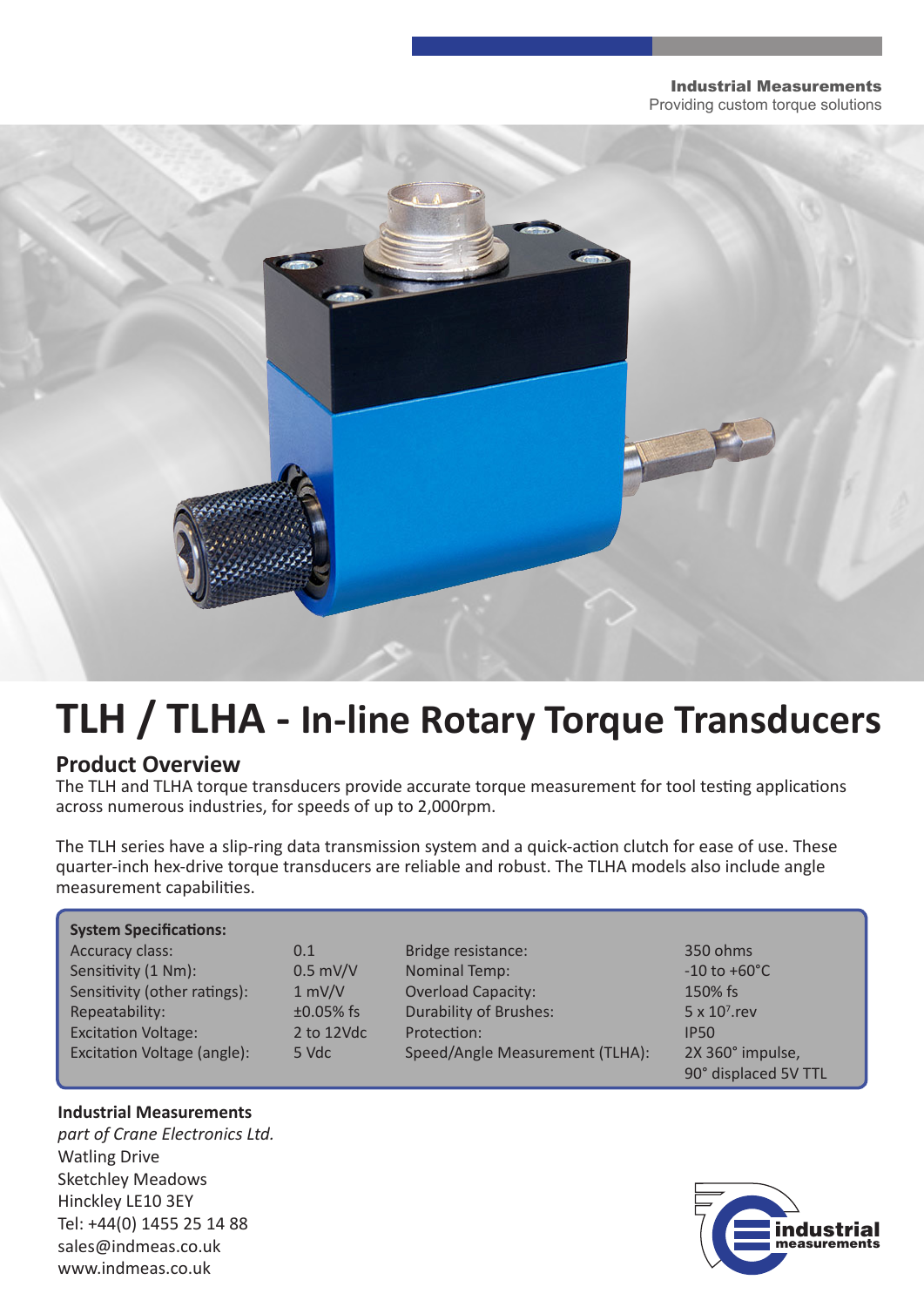Industrial Measurements Providing custom torque solutions

#### **Dimensions**

TLH Torque Transducer



### **Wiring Details**

| <b>PIN</b> | <b>Designation</b>      |  |  |
|------------|-------------------------|--|--|
| 1          | Excitation (-)          |  |  |
| 2          | Excitation $(+)$        |  |  |
| 3          | Shield                  |  |  |
| 4          | Signal $(+)$            |  |  |
| 5          | Signal (GND)            |  |  |
| հ          | Control Signal (Option) |  |  |



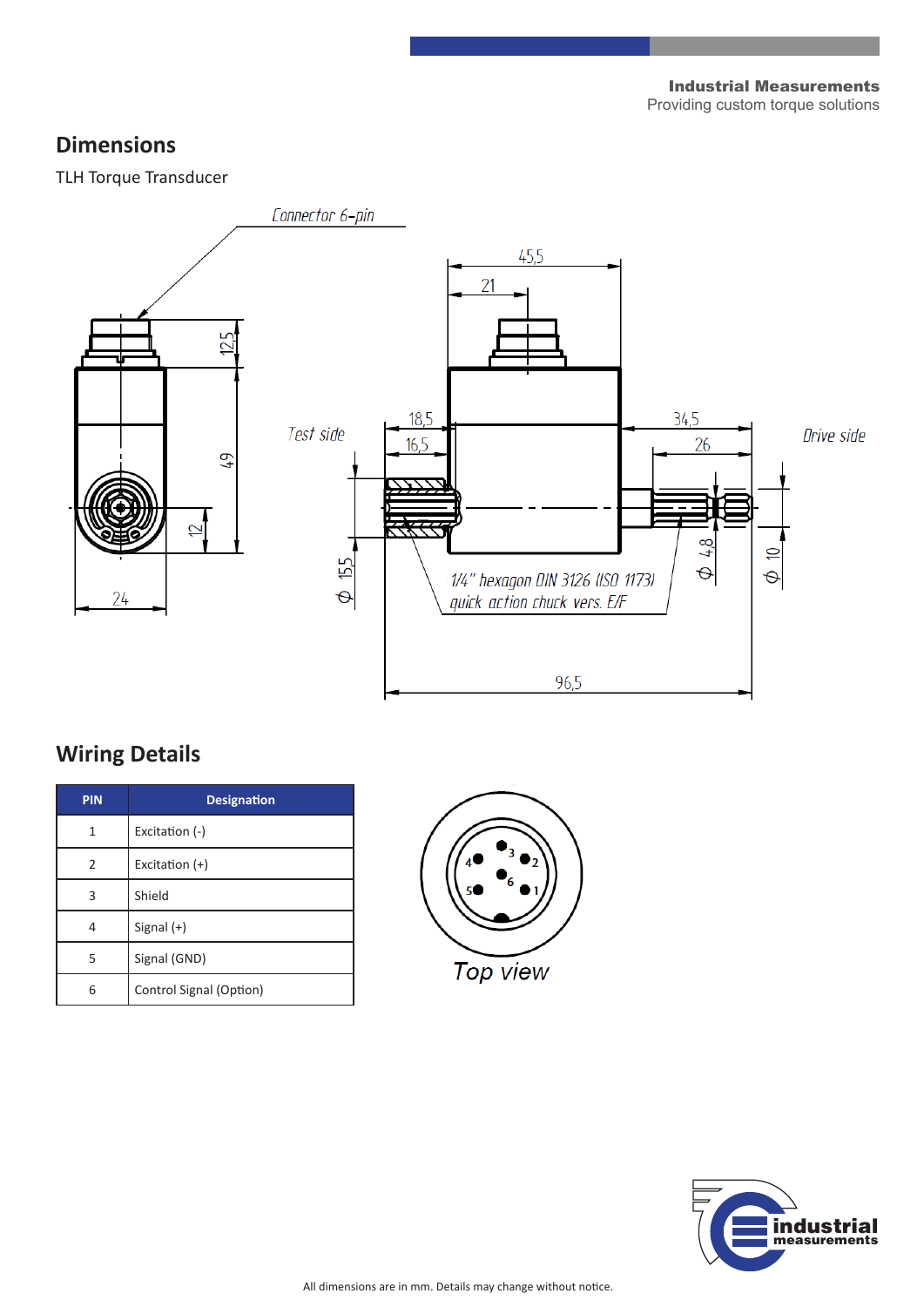Industrial Measurements Providing custom torque solutions

### **Dimensions**

TLHA Torque Transducer



### **Wiring Details**

| <b>PIN</b> | <b>Designation</b>     |   |                              |
|------------|------------------------|---|------------------------------|
| A          | Excitation (GND)       | G | Signal angle A (5V TTL)      |
| B          | Excitaion $(+)$        | H | Signal angle B (5V TTL)      |
| C          | Signal $(+)$           |   | Signal angle (GND)           |
| D          | Signal (GND)           | К | Calibration control (Option) |
| E          | Excitation angle (GND) |   | N/C                          |
| F          | Excitation angle (5V)  | M | Shield                       |